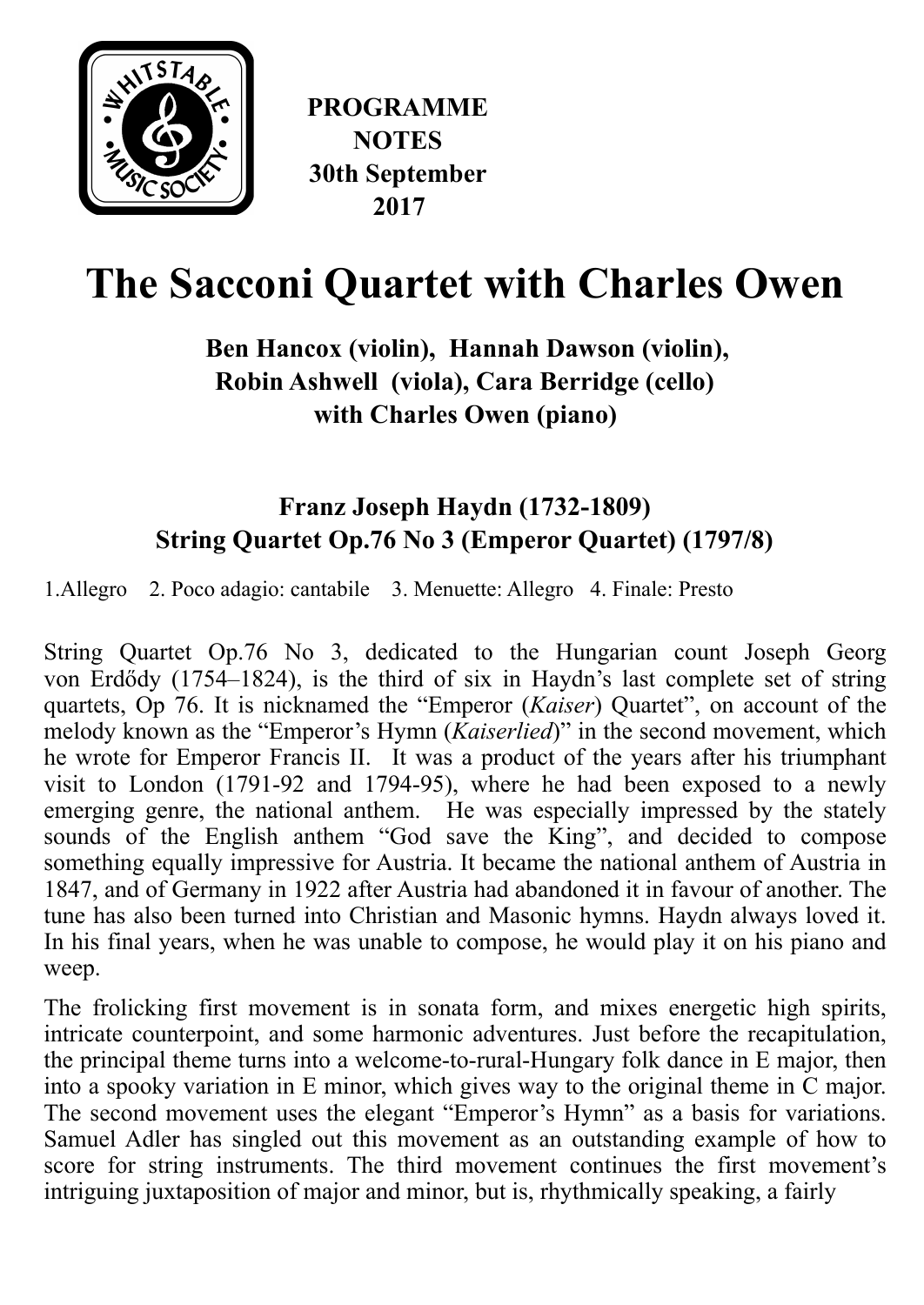conventional minuet, which is a surprise coming from a composer who liked to stretch the minuet form beyond its dance origins. The quartet closes with a sometimes strident, sometimes lilting, but invariably dramatic "Finale: presto," again in sonata form.

## **Jonathan Dove (b. 1959) Piano Quintet (with Charles Owen) (2009)**

Jonathan Dove is a London-born English [composer](https://en.wikipedia.org/wiki/Composer) of [opera](https://en.wikipedia.org/wiki/Opera), choral works, plays, films, and orchestral and chamber music. He studied music at the [University of](https://en.wikipedia.org/wiki/University_of_Cambridge) [Cambridge,](https://en.wikipedia.org/wiki/University_of_Cambridge) and afterwards worked as a freelance arranger and accompanist until 1987, when he was employed by [Glyndebourne Opera](https://en.wikipedia.org/wiki/Glyndebourne_Opera). He has arranged a number of operas for [English Touring Opera](https://en.wikipedia.org/wiki/English_Touring_Opera) and the City of Birmingham Touring Opera (now [Birmingham Opera Company](https://en.wikipedia.org/wiki/Birmingham_Opera_Company)), including in 1990 an 18-player two-evening adaptation of [Wagner's](https://en.wikipedia.org/wiki/Richard_Wagner) *[Der Ring des Nibelungen](https://en.wikipedia.org/wiki/Der_Ring_des_Nibelungen)* for CBTO.

The Piano Quintet was commissioned for the Spitalfields Festival, where Dove had been artistic director from 2001-6, to celebrate the 80th birthday of George Law, a long-standing patron of the festival. He began writing it in May 2008 in Umbria, where he was in residence with a Civitella Ranieri Fellowship. It was also the first work of a new phase of his compositional life, when after a very hectic few years, culminating in his largest opera, *The Adventures of Pinocchio*, he took a six-month sabbatical. He comments: "...I wanted to write music independent of outside sources. So this Piano Quintet has no programme or hidden story. The bells in the second movement are not the bells of Gubbio; yet, in some way, I suspect that all those summer sensations have coloured this score."

The first movement, marked 'Energetic' starts with a little piano figure that could be evocative of birdsong, and also playfully refers to the opening gesture of his first big operatic success 'Flight'. It is a moto perpetuo, with two points of rest, a floating theme interrupts twice, and there is a striking, extended build up from the depths of piano and cello to the extreme top of the range of all instruments. The slow movement is the emotional heart of the piece, starting with a serene threnody that could be a distant and sunnier relation of the famous *Adagietto* from Mahler's Fifth symphony. This is interrupted by a striking bell-like figure in the piano, and these two discrete sound worlds eventually build to a solemn processional. Though Dove disavows a programme for this work, the music is visual and atmospheric and builds to a climax of almost cinematic intensity. The finale is a more rumbustious, straightforward piece, with a catchy tripping rhythm, which though regular, cunningly wrong-foots the listener, and it sustains a summery festival mood to a joyous conclusion.

#### ை **INTERVAL** & &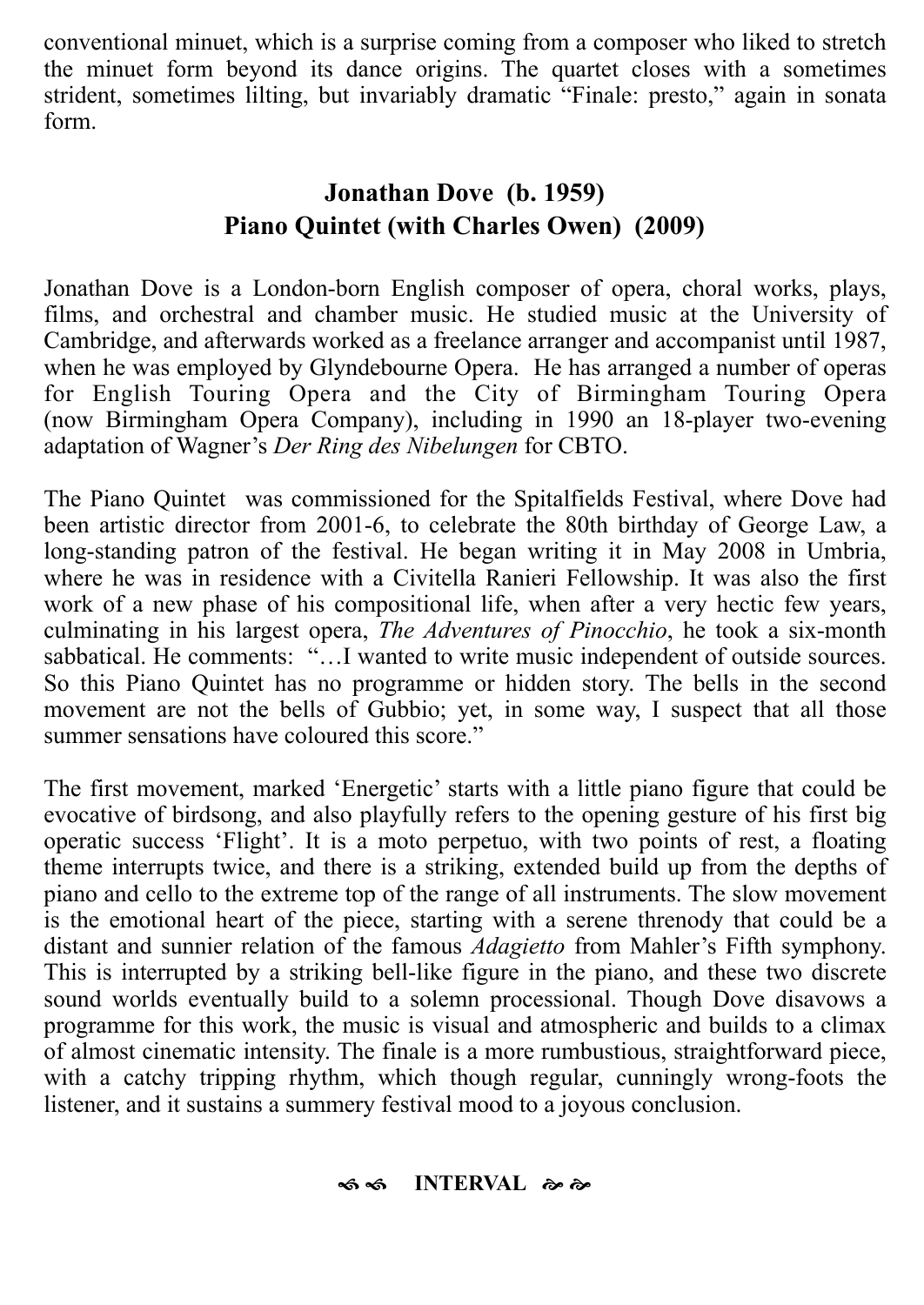## **Antonín Leopold Dvořák (1841- 1904) Piano Quintet No 2 Op 81 (with Charles Owen) (1887)**

#### **1. Allegro: ma non tanto 2.** *Dumka***: andante con moto 3. Scherzo (***Furiant***): molto vivace 4. Finale: allegro**

Piano Quintet No 2 in A major, Op. 81, is easily one of the finest examples of late Romantic chamber music. The work was actually composed as the result of Dvořák's attempt to revise an earlier work, [Piano Quintet in A major, Op. 5,](https://en.wikipedia.org/w/index.php?title=Piano_Quintet_No._1_(Dvo%25C5%2599%25C3%25A1k)&action=edit&redlink=1) which he did not like, and destroyed soon after its premiere. Fifteen years later, he reconsidered and retrieved a copy of the score from a friend and started making revisions. However, he decided that rather than submitting the revised work for publication, he would compose an entirely new work. The new quintet is a mixture of Dvořák's personal form of expressive lyricism as well as a utilization of elements from Czech folk music. Characteristically those elements include styles and forms of song and dance, but not actual folk tunes; Dvořák created original melodies in the authentic folk style.

The first movement opens quietly with lyrical cello theme over piano accompaniment which is followed by a series of elaborate transformations. The viola introduces the second subject which is another lyrical melody, but much busier than the cello's stately line. Both themes are developed extensively by the first and second violins and the movement closes with a free recapitulation and an exuberant [coda](https://en.wikipedia.org/wiki/Coda_(music)). The second movement again makes use of the *dumka* (the epic ballad, specifically the song or lament of captive people) to devastating effect. The piano introduces the movement's main theme in the form of a delicate, wistful figure in F-sharp minor. Accompaniment by the strings is minimal so as not to intrude too heavily upon the gentle introversion of the piano's theme. A somewhat brighter D major interlude is provided and is followed by the main theme, this time played by the viola with the piano providing understated accompaniment. The movement rushes to a close with a frenzied, schizophrenic repeat of the movement's principal theme. The playful third movement is in the form of a *furiant* (a fiery Bohemian dance with a pronounced Slavic character), which is not quite evident until the trio section where Dvořák ingeniously tinkers with the rhythm. The finale, in the form of a rondo, begins with a furious burst of syncopation in the piano leading to a series of raucous 16th-note passages in the strings. The second violin leads the movement's main theme into a fugue-like development. The brakes are applied at the coda, which Dvořák marked *tranquillo*, as a stately chorale offers one final bit of introspection punctuated by the piano. The tempo once again picks up as the movement rushes to an exuberant close.